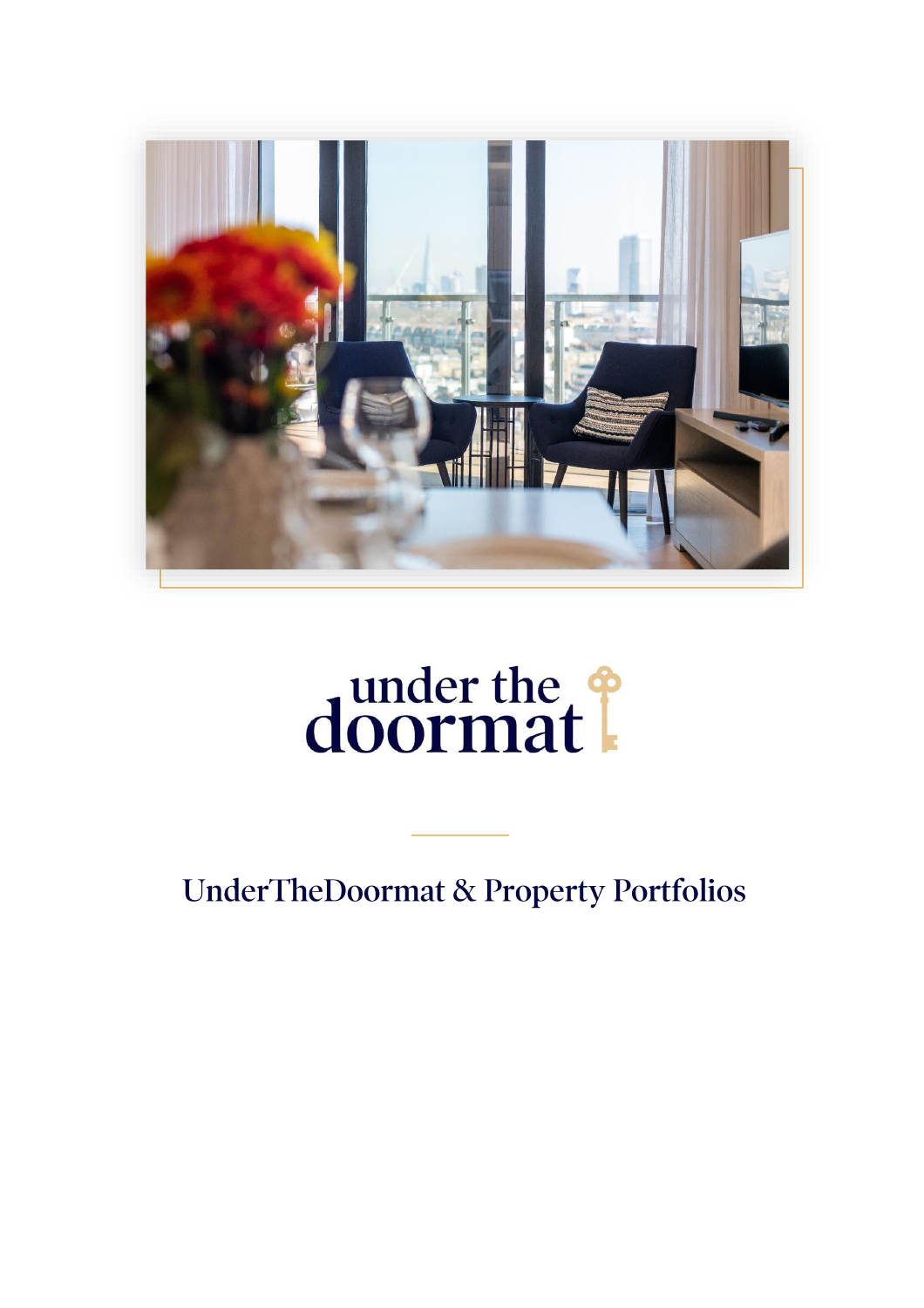

UnderTheDoormat is London's award winning short-lets company. We are professionalising the short-term accommodation industry with our fully managed and fully insured service. We are the first company to be accredited by the UK industry body, the Short-Term Accommodation Association (STAA) and our CEO is the Chair of the organisation. We also work closely with Government departments such as MHCLG, DCMS, HMRC and BEIS to ensure the responsible growth of the sector.

Portfolio owners tell us they have unauthorised short-lets taking place in their properties, which is difficult to manage and creates significant risk. They also have void periods which depress their overall yields. Partnering with UnderTheDoormat offers you solutions to both issues.



### **Fill void periods**

Work with UnderTheDoormat to deliver short-lets in between long-let tenancies will improve your overall year-round yield with everything managed by us.

# Reduce the risk of Tenants carrying out unauthorised short-lets

It's possible some of your Tenants are already short letting while they are away. You could allow shortletting in your tenancy agreements with the fully managed and insured UnderTheDoormat service. This

gives you peace of mind and a profit share from residents who travel often, as income would be split between the Tenant and yourselves.

## Add short-lets to your portfolio

We can help you accommodate fully managed bookings from three nights to three months and anything in between. Providing you with an additional effortless income stream on your assets as we handle everything from marketing and guest interaction to check-ins and professional cleaning.